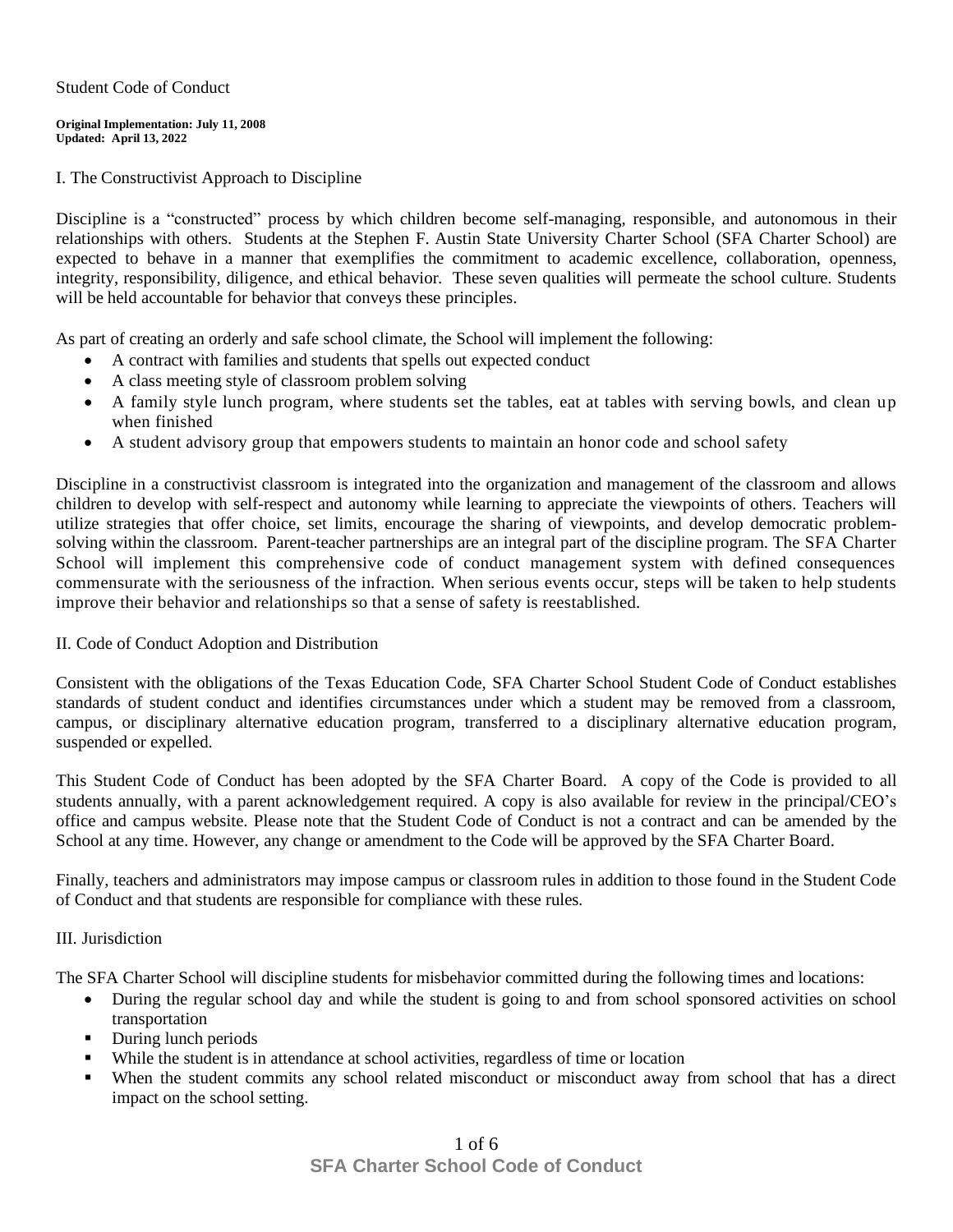### IV. Prohibited Behaviors

Students will be subject to disciplinary consequences if they engage in any of the following prohibited conduct while subject to the school's jurisdiction:

### **A. Authority**

- 1. Failing to comply with directives given by school personnel (insubordination).
- 2. Refusing to accept discipline management techniques assigned by a teacher, principal, or administrator.
- 3. Leaving classrooms, school grounds or school-sponsored events without permission.
- 4. Disobeying rules for conduct on school buses or other forms of school transportation.
- 5. Failing to comply with campus or SFA policies.
- 6. Repeatedly violating previously communicated campus or classroom standards of behavior.

## **B. Technology**

- 1. Displaying, turning on, or using a cellular telephone or other telecommunications device at school or school activities during the school day without school permission.
- 2. Possessing smartwatches, tablets, mobile phones, earphones, electronic games, or other similar electronic devices without school permission.
- 3. Violating computer use policies, rules, or agreements signed by the student and/or agreements signed by the student's parent or guardian.
- 4. Using the internet or other electronic communications to threaten students or employees or cause disruption of the educational program.
- 5. Viewing, sending or posting electronic communications that are abusive, obscene, sexually oriented, threatening, harassing, damaging to another person's reputation or illegal.
- 6. Using e-mail or Web sites at school to encourage illegal behavior or threaten school safety.

# **C. Safety**

- 1. Possessing published or electronic material that is designed to promote or encourage illegal behavior or that could threaten school safety.
- 2. Engaging in verbal (oral or written) exchanges that threaten the safety of another student, a school employee, or school property.
- 3. Engaging in any conduct that school officials might reasonably believe will substantially disrupt the school program or incite violence.
- 4. Behaving in a way that disrupts the school environment or educational process.
- 5. Throwing objects that can cause bodily injury or property damage.
- 6. Discharging a fire extinguisher without valid cause.
- 7. Making false accusations or perpetrating hoaxes regarding school safety.
- 8. Making a false alarm or report of bombing, fire, or other emergency involving a public school, which includes the following offenses:
	- a. Pulling a fire alarm or discharging a fire extinguisher in a building owned or operated by SFA, when there is no smoke, fire, or danger that requires evacuation;
	- b. Calling 911 when no emergency exists.
- 9. Making a terroristic threat involving a public school.
- 10. Making hit lists.
- 11. Violating safety rules.

# **D. Respect for Property**

- 1. Damaging or vandalizing property owned by others.
- 2. Defacing or damaging school property including textbooks, lockers, cubicles, furniture, and other equipment – with graffiti or by other means.
- 3. Stealing.
- 4. Committing or assisting in a robbery, theft or burglary.
- 5. Engaging in conduct that would be aggravated robbery.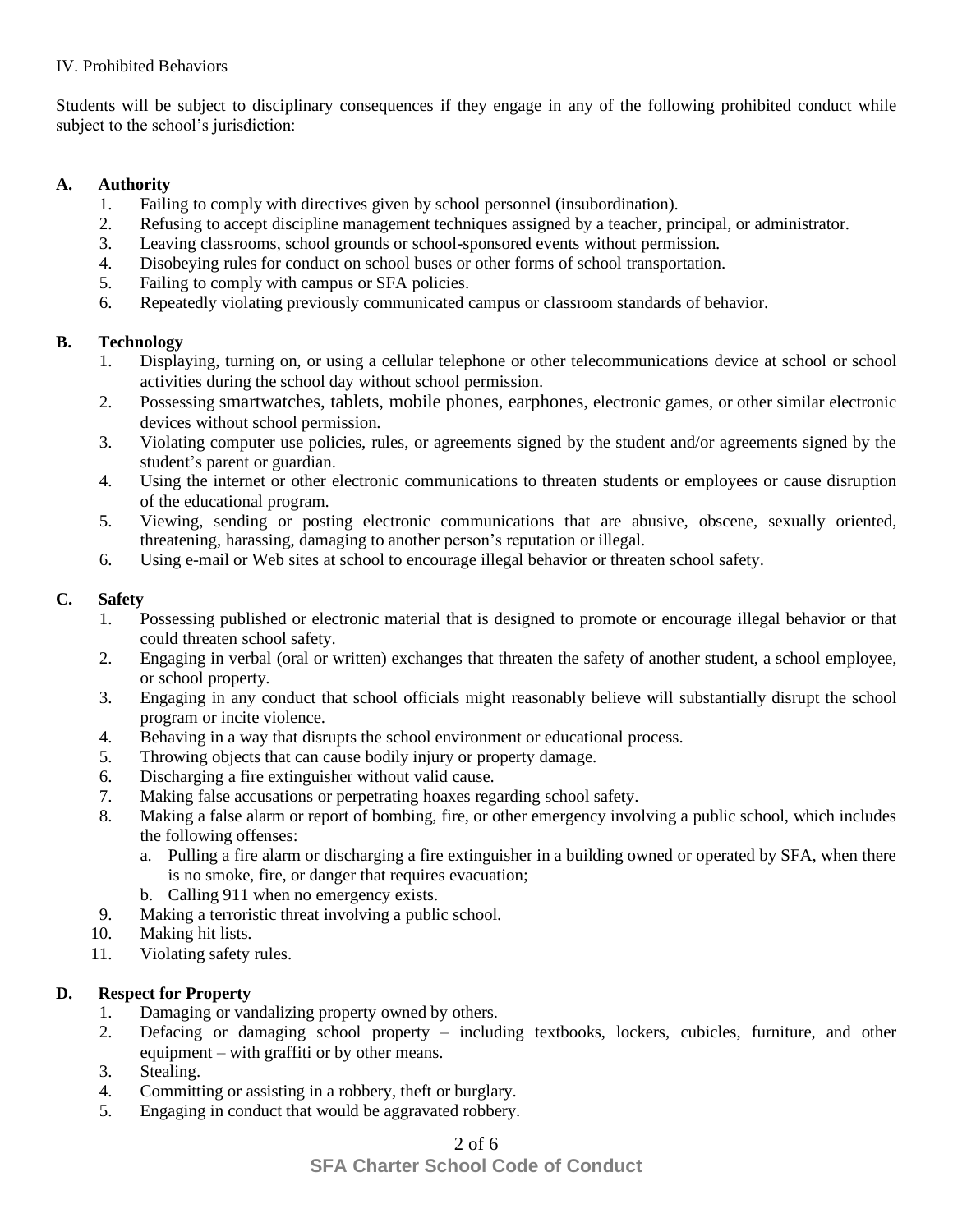6. Engaging in conduct that would be arson.

### **E. Respect for Others**

- 1. Using profanity, lewd or vulgar language or making obscene gestures.
- 2. Fighting or scuffling or other physical conduct that does not meet the definition of simple assault.
- 3. Threatening another student or employee on or off school property.
- 4. Engaging in bullying or discriminatory harassment.
- 5. Hazing.
- 6. Causing an individual to act through the use or threat of force (coercion).
- 7. Committing extortion or blackmail (obtaining money or an object of value from an unwilling person).
- 8. Using or exhibiting school supplies (i.e., pencils, pens, scissors, etc.), or any other item in a manner that threatens to inflict or actually inflicts bodily harm to another person.
- 9. Retaliating against any school employee or volunteer.
- 10. Causing another student or an employee to be in contact with the blood, bodily fluids, saliva, urine, or feces of any person or animal.
- 11. Engaging in conduct that constitutes sexual harassment or sexual abuse, whether by word, gesture, or any other conduct, including requests for sexual favors directed toward another student or employee.
- 12. Engaging in inappropriate verbal, physical, or sexual conduct directed toward another student or employee, whether or not consensual.
- 13. Inappropriate exposure of a student's undergarments or body part, including exposure of any portions of the body that are ordinarily covered by clothing or required to be covered by dress code.
- 14. Committing an assault of any kind.

## **F. Illegal and Prescription Drugs**

- 1. Having or taking prescription drugs or over-the-counter drugs at school other than as provided by policy.
- 2. Abusing the student's own prescription drug, giving a prescription drug to another student, or possessing or being under the influence of another person's prescription drug on school property or at a school-related event.
- 3. Possessing, using, giving, or selling paraphernalia related to any prohibited substance.
- 4. Possessing or selling look-alike drugs or items attempted to be passed off as drugs or contraband.
- 5. Possessing or selling pieces of marijuana in less than a usable amount.
- 6. Selling, giving, or delivering to another person or possessing, using or being under the influence of marijuana or a controlled substance or a dangerous drug.
- 7. Selling, giving, or delivering to another person an alcoholic beverage; committing a serious act or offense while under the influence of alcohol; or possessing, using, or being under the influence of alcohol.

# **G. Prohibited Items**

- 1. Possessing, exhibiting or using:
	- a. A laser pointer for other than an approved use; or
	- b. Any articles not generally considered to be weapons, including school supplies, when the principal/CEO or designee determines that a danger exists;
	- c. Pornographic material;
	- d. Mace or pepper spray;
	- e. Tobacco products;
	- f. Matches or a lighter;
	- g. Fireworks of any kind, smoke or stink bombs, or any other pyrotechnic device;
	- h. A razor, box cutter, chain, or any other object used in a way that threatens or inflicts bodily injury to another person;
	- i. A "look-alike" weapon;
	- j. A pocketknife;
	- k. A knife with a blade of  $5\frac{1}{2}$  inches or less.
	- l. An illegal knife;
	- m. Ammunition;
	- n. An air gun or BB gun;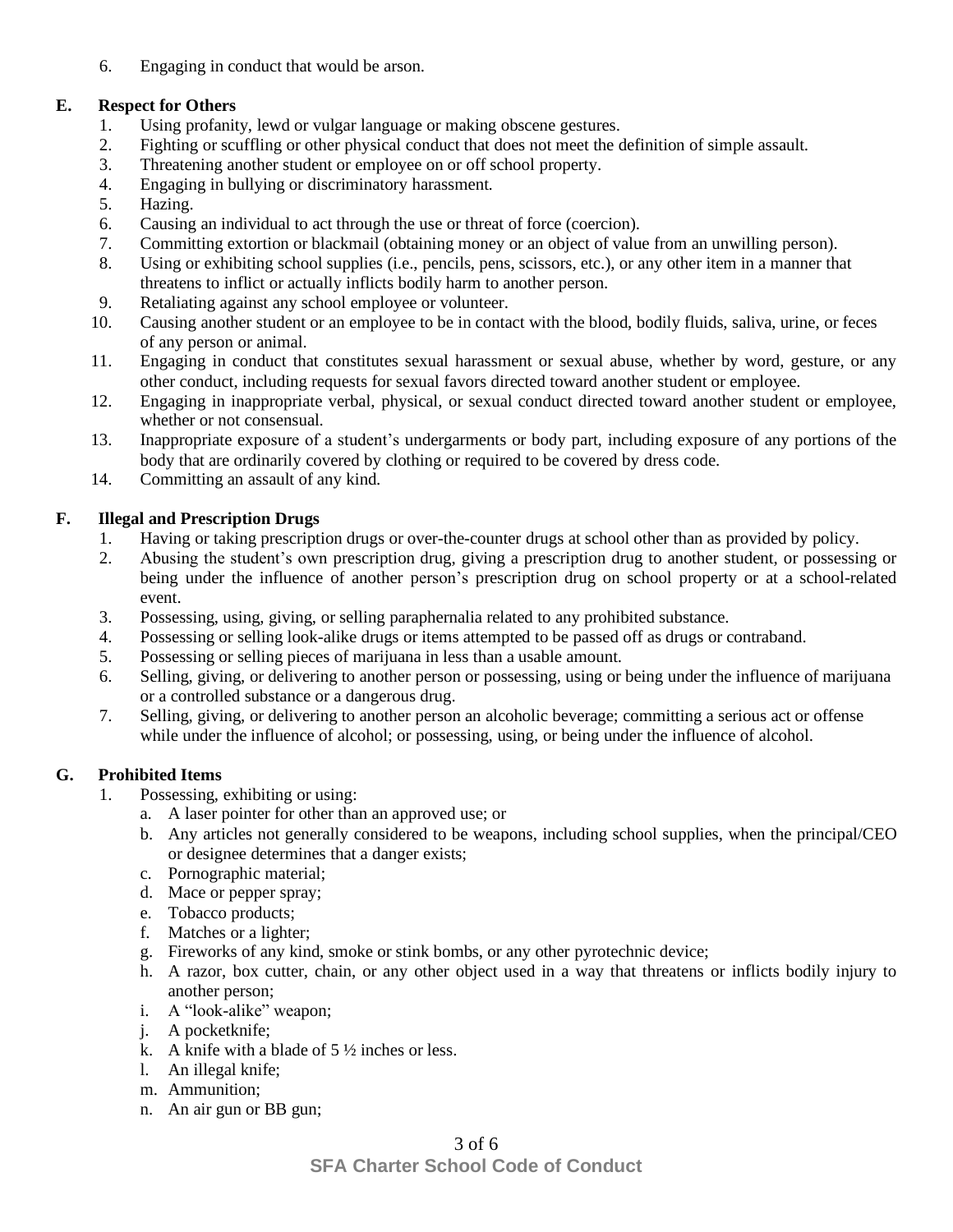- o. A stun gun;
- p. A pellet gun, air powered rifle, toy gun, or any other instrument that may be perceived by a third party as a firearm;
- q. A firearm;
- r. A club;
- s. Martial arts objects (such as shurikan [throwing stars], nunchakus ["nun-chucks"], tonfa [wooden weapon], staff, baton [short stick], bolo [long cord with weights at end];

#### **H. Miscellaneous**

- 1. Violating dress and grooming standards as addressed in the Junior Jacks Guidelines.
- 2. Cheating or copying the work of another or unauthorized collaboration in preparing work.
- 3. Falsifying records, passes, or other school-related documents.
- 4. Lying about the conduct of other students or making false accusations about employees.
- 5. Engaging in action or demonstrations that substantially disrupt or materially interfere with school activities.
- 6. Repeatedly violating other communicated campus or classroom standards of conduct.
- 7. Truancy, i.e. skipping school or cutting class without the parent's or school's knowledge or permission.
- 8. Assisting, encouraging, promoting, or attempting to assist in the commission of a serious offense.
- 9. Failing to report the commission of a serious offense by another student to a school official.
- 10. Excessive absences, not otherwise excused.

#### V. Student/Parent Notification

Reported misconduct is reviewed by the campus principal/CEO. Students are told of the alleged infraction and provided an opportunity to respond. Once a Code of Conduct violation has been substantiated, the appropriate teacher and/or campus principal/CEO applies the Student Code of Conduct to determine the resulting consequence, if any. The parents will be notified by telephone or in writing within a reasonable time. Campus teachers and administrators are not required to notify parents of incidents by telephone on the day of the incident.

#### VI. Discipline Management Techniques

Administrators and teachers will consider the following when applying this Code and assessing consequences:

- The seriousness of the offense.
- The student's age.
- The student's attitude.
- The potential effect of the misconduct on the school environment.
- Whether the student was defending himself or herself.
- The student's intent or lack of intent at the time the student engaged in the conduct.
- The student's disciplinary history.
- A disability that substantially impairs the student's capacity to appreciate the wrongfulness of the student's conduct, but only as required by federal law and regulations related to discipline of students with disabilities.
- Any other pertinent factor.

The following discipline management techniques may be used – alone or in combination, as appropriate, for all minor infractions of the Student Code of Conduct:

- Verbal (oral or written) correction.
- Cooling-off time or "time-out."
- Seating changes within the classroom.
- **Temporary confiscation of items that disrupt the educational process.**
- Rewards or demerits.
- Behavioral contracts.
- Counseling by teachers, counselors, or administrative personnel.
- Parent-teacher conferences.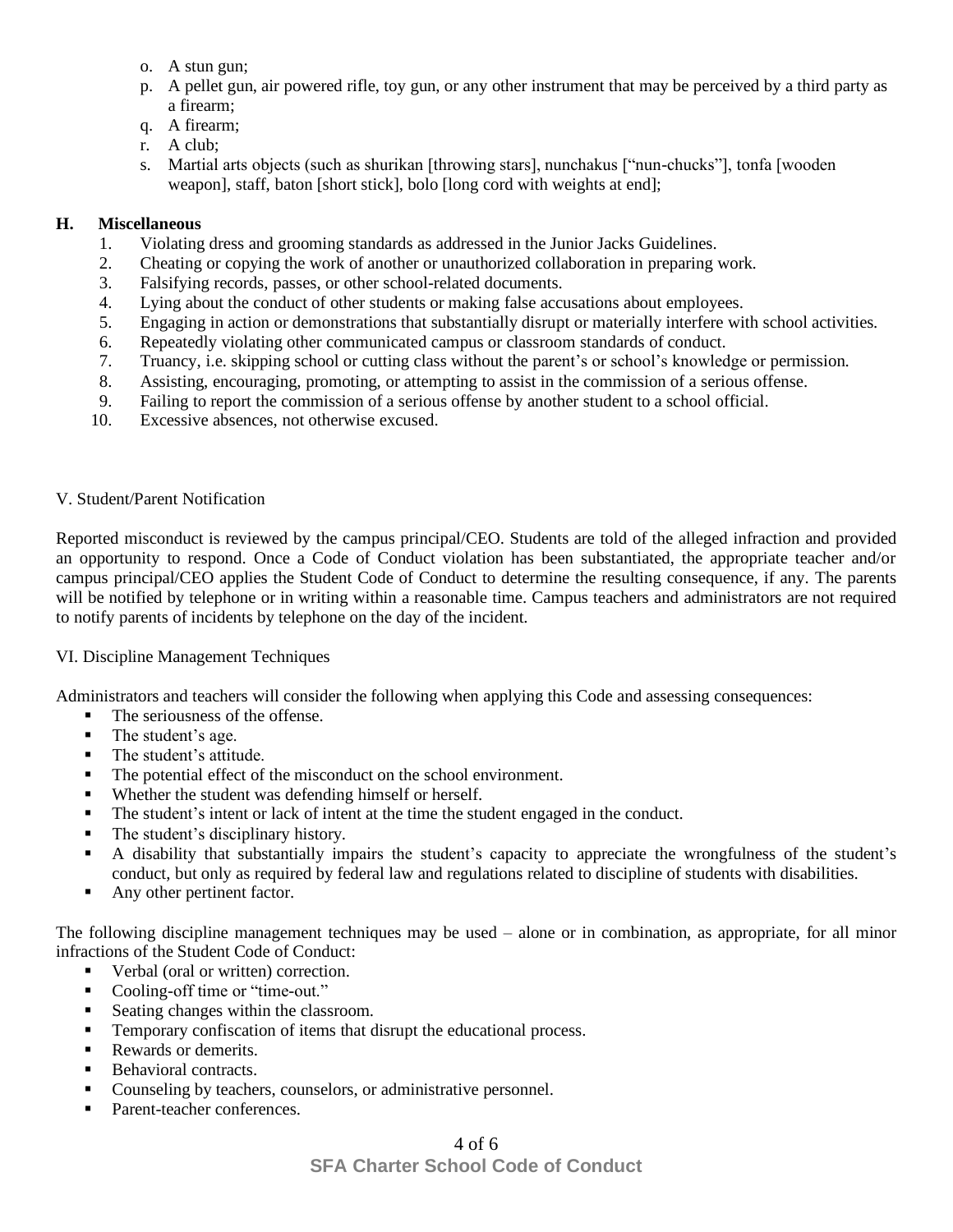- Sending student to the office or other assigned area.
- Withdrawal of privileges, such as participation in extracurricular activities, eligibility for seeking and holding honorary offices, or membership in school-sponsored clubs and organizations.
- Referral to outside agency and/or legal authority for criminal prosecution in addition to disciplinary measures imposed by the principal/CEO.

For repeated minor offenses, or more serious or egregious single offenses, including but not limited to, weapons, firearms, drugs, alcohol and threats to the school environment, the following disciplinary measures may be used, alone or in combination, for misbehavior that violates the Student Code of Conduct or campus or classroom rules:

- **Physical Restraint**
- **•** Detention
- In-school suspension
- Suspension from school, not to exceed three school days at one time
- Removal to home campus

Each will be discussed below.

#### **Physical Restraint**

In some circumstances, it may be necessary for an employee to use force, but not deadly force, to physically restrain a student in order to 1) protect the student or any other person from physical injury; 2) obtain possession of a weapon or other dangerous object; 3) protect property from serious damage; 4) remove a student who is refusing to comply with a legitimate directive from a school employee from a specific location in order to restore order or to impose disciplinary measures; or 5) restrain an irrational student.

#### **Detention**

For minor infractions of the Student Code of Conduct or campus or classroom rules, teachers or administrators may detain students before or after school hours or during lunch on one or more days.

#### **In-School Suspension**

For minor infractions of the Student Code of Conduct or campus or classroom rules, teachers or administrators may assign a student to one or more days of in-school suspension where, under the supervision of a staff member, students will complete assignments given them by their regular teachers.

#### **Out-of-School Suspension**

The campus principal/CEO may suspend a student for a maximum of three school days at a time if the student violates the Code of Conduct by engaging in any prohibited behavior. Both the length of the suspension and restrictions on participation in school-sponsored or school-related extracurricular activities during the suspension are left to the discretion of the principal/CEO. There is no limit on the number of times a student may be suspended during a semester or school year.

#### **Removal to Home Campus**

A determination to remove a student from the SFA Charter School to his or her home campus will be determined based upon a variety of factors, including student's age, the frequency of misbehavior, the severity of the infraction(s), the timing of the offense as correlated with the academic calendar. A student removed will not be eligible for re-enrollment.

If a student commits an offense that, if in a public school setting, would warrant a disciplinary alternative education placement or expulsion, an appropriate order will be issued for use and consideration by the home campus.